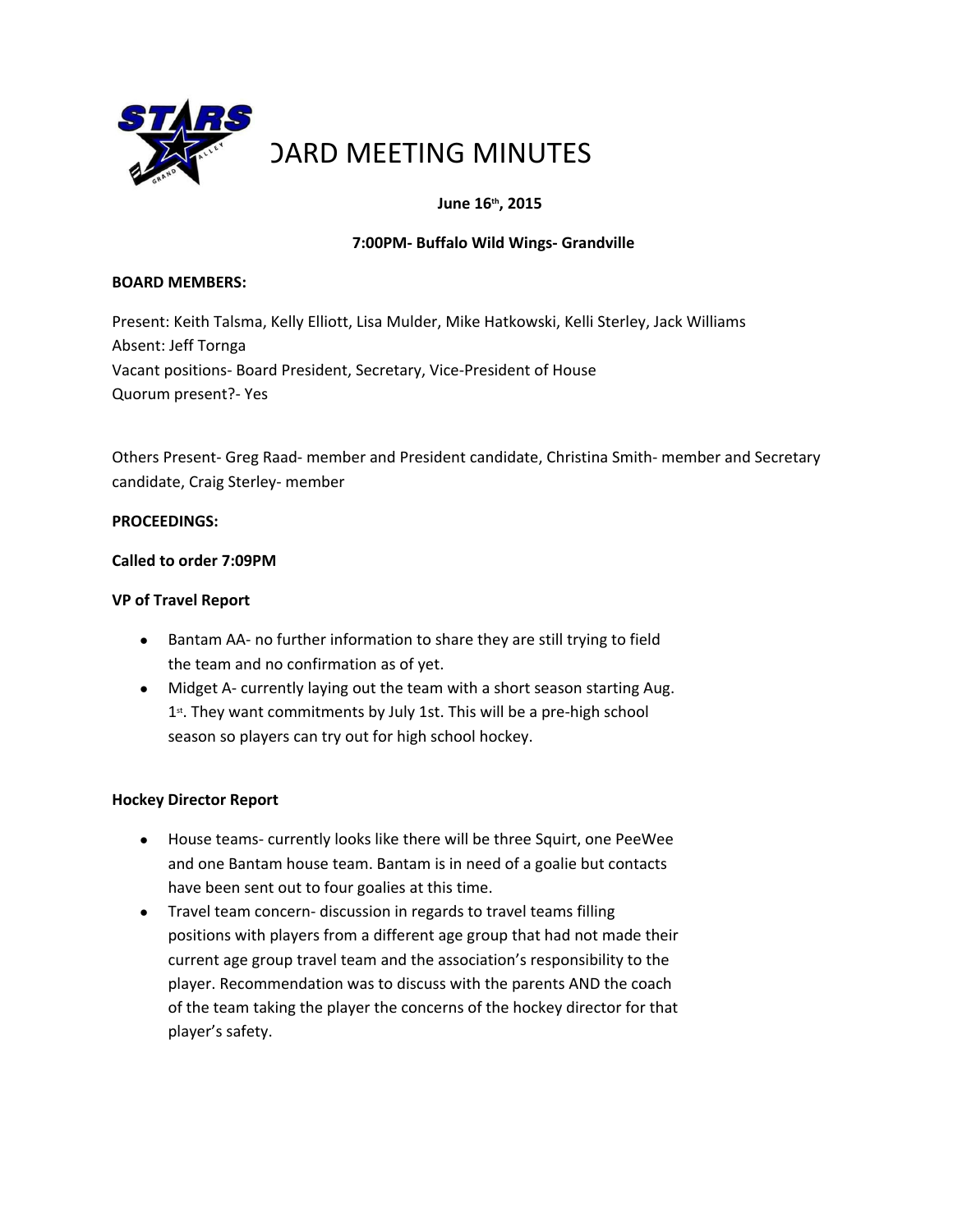#### **Communications Director Report**

● SportNgin- Emails have been going out about signing up for this website. They have collected 70 emails so far. Keith will be sending more reminders through the summer. There are 400 emails in the group email so he is hoping to weed those out to current members of GVAHA only. Greg Raad noted that he should keep that list of emails however for marketing purposes in the future. Mike suggested that the association post on facebook that we are in need of a goalie for Bantam House.

## **Treasurer Report**

- Travel-Travel accounts are set up as well as signatures. Macatawa needs driver's license and social security numbers. Checks were ordered for each team at \$30/team. Travel jerseys have been ordered.
- Scholarships- Forms were sent to board members to review. They will note on the website that a total of \$2,500 is available for scholarships. Scholarships will be reviewed based on need so W‐2s will need to be provided to verify income if that is the case.

#### **Fundraising Report**

- Blood Drive-Sixteen people gave blood however twenty were needed to get paid, four families backed out at the last minute. The association will have to cover the credits to the families if not paid by the blood drive.
- Little Debbie- drive raised \$195 for three families. Kelli will schedule again for August for back to school.
- **•** Learn to Scrip- planning on a Learn to Scrip meeting night with a \$10 Meijer card incentive to show users how to load a card. Will schedule that for before Aug. 1st.
- Bob's Meat Sale- July 6<sup>th</sup>-18<sup>th</sup>- Pricing is yet to come. One week return on the meat orders and two weeks on the subs.
- Scrip- Kelli has suggested both B&R and BC Pizza for scrip usage.

## **Rink Manager Report**

- $\bullet$  Try Hockey for Free-Set for 02/19/16-02/21/16.
- Hockey Time has five weekends with the ice arena for the coming year. 10/10‐10/12, 11/6‐11/8, 12/4‐12/6, 02/12‐02/14 and 03/15‐03/17